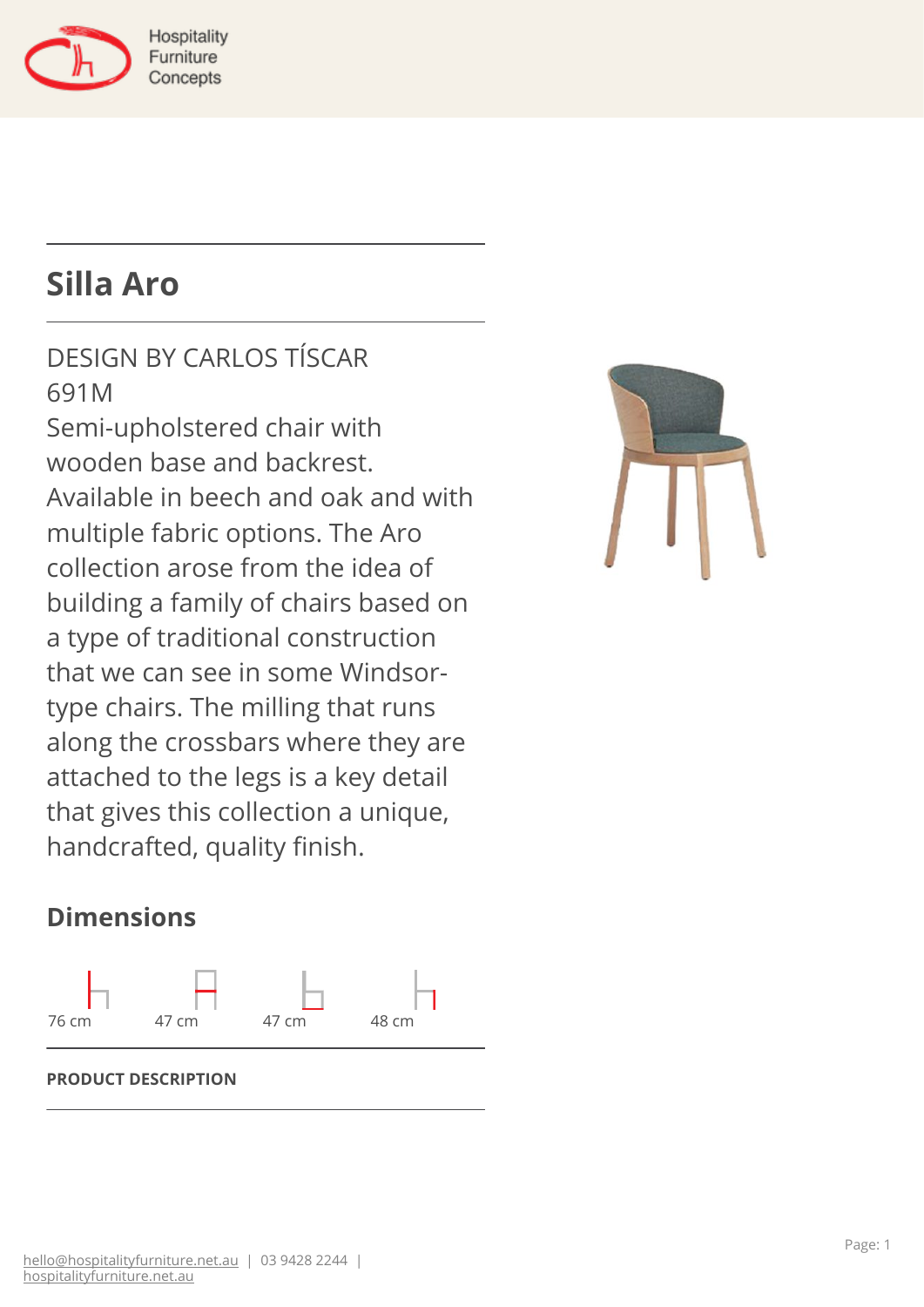

Hospitality<br>Furniture Concepts